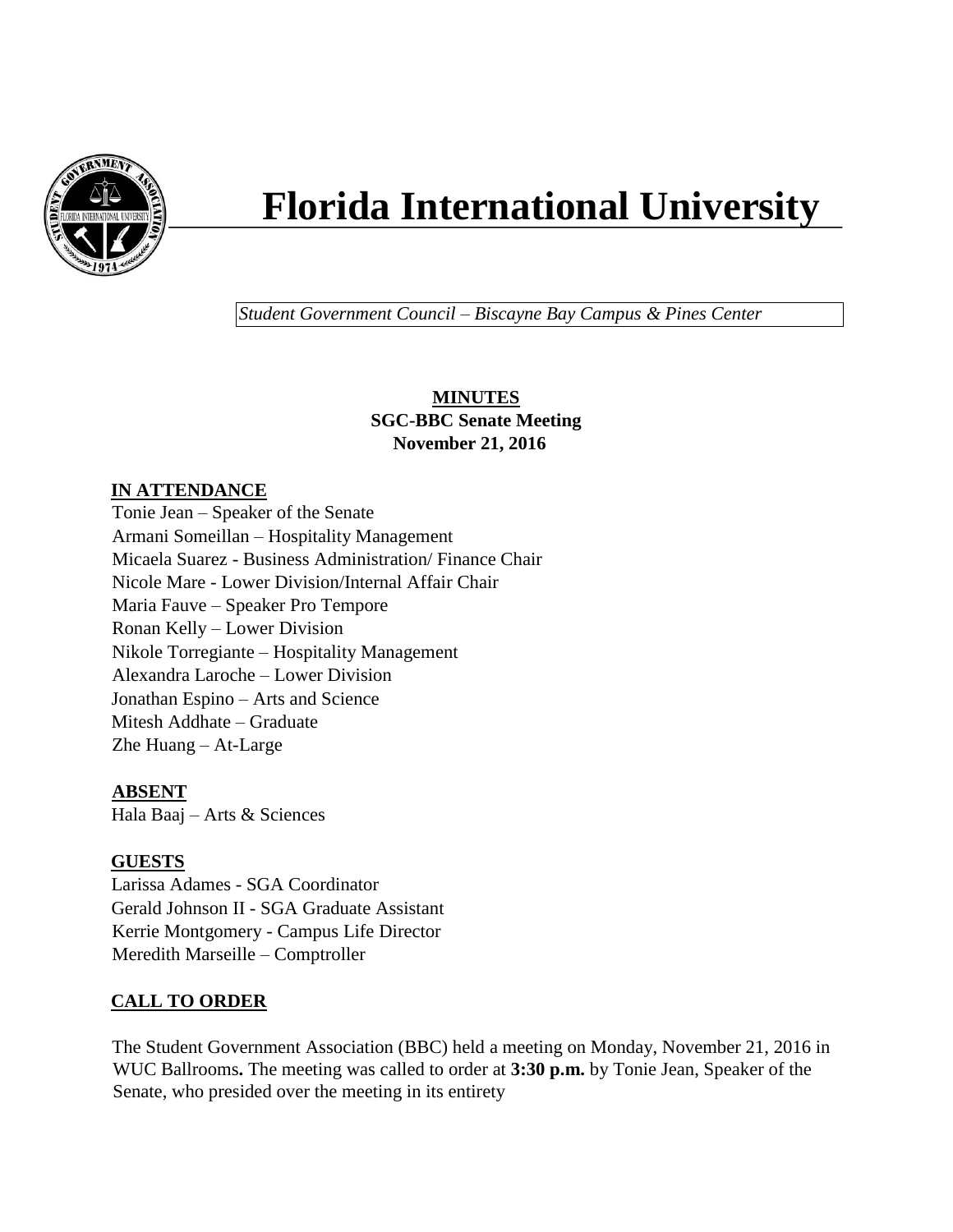### **SPEAKER REPORT**

- Speaker Jean said that the last senate meeting will be next week.
- Speaker Jean said that during the special session that the senate bills went through the first reading.

## **SPEAKER-PRO TEMPORE REPORT**

• No Report

### **FINANCE REPORT**

- Senator Suarez said her first meeting was last week.
- Senator Suarez said that she will present the finance request.

### **INTERNAL AFFAIRS REPORT**

• Senator Mare said that no time cards or reports are due this week.

# **STUDENT ADVOCACY REPORT**

• No Report

#### **OPERATIONAL REVIEW**

• Senator Laroche said that her committee is revising and is dividing the work.

#### **ADVISOR REPORT**

- Ms. Adames said that Marcy will be working on the stipends and that some people are not in the system.
- Ms. Adames said that budget training will be on December 1<sup>st</sup> in SGA Conference.
- Ms. Adames said to make sure to fill out what your bringing on the potluck sign-in.
- Ms. Adames said that voting for the constitutional changes on next Tuesday.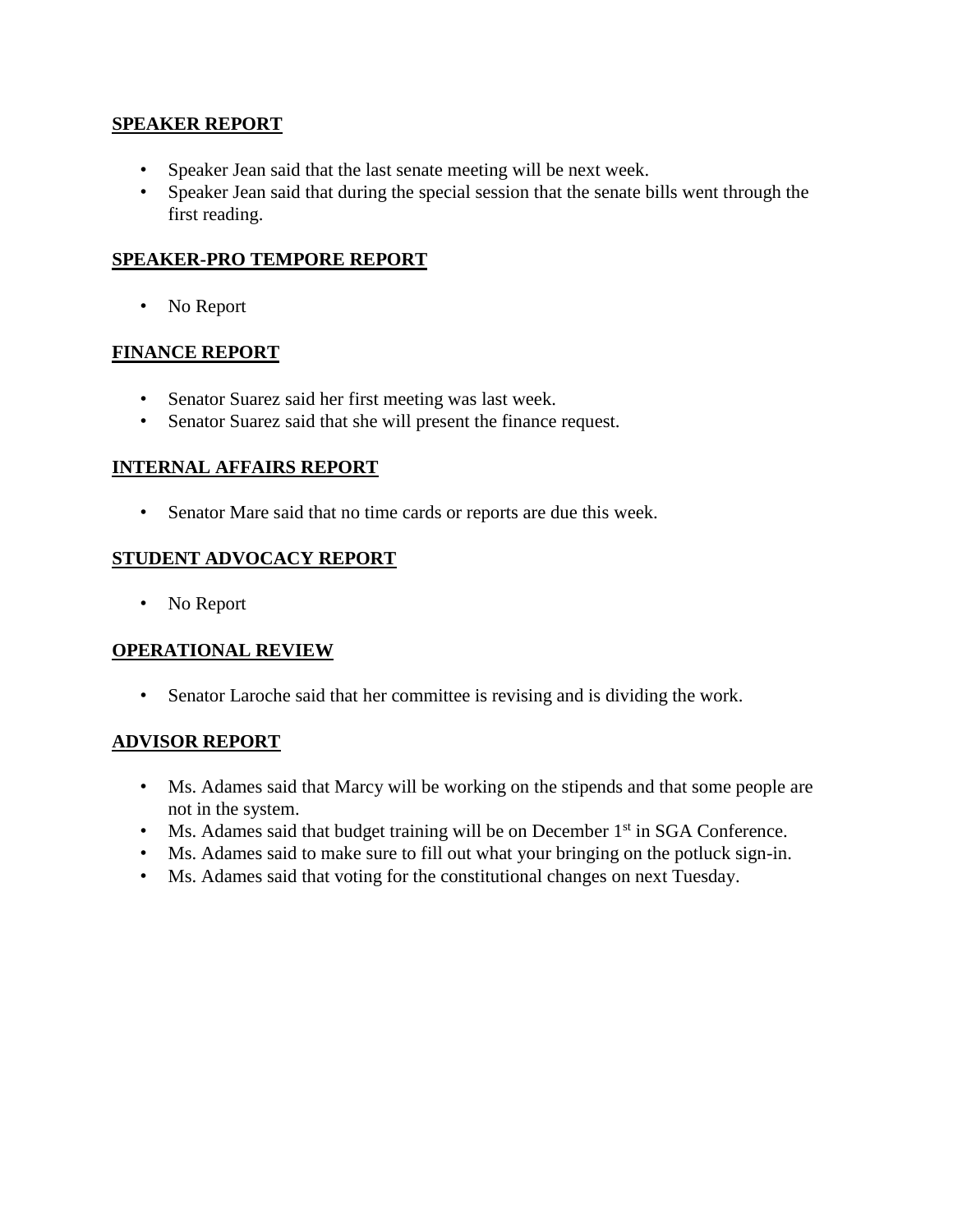#### **OLD BUSINESS**

#### **A. Constitutional Bills**

Comptroller Marseille presented each of the University Wide Council Bills

Senator Suarez moved approved the University Wide Council bill 2016.0001 SGC-MMC Senate Seat Re-Appropriation contingent to change to SGC-MMC Senate Seat Apportionment. Senator Mare seconded the motion.

Roll Call Vote:

Senator Jean – Yay Senator Someillan – Yay Senator Kelly – Yay Senator Mare – Yay Senator Fauve – Yay Senator Laroche – Yay Senator Torregiante – Yay Senator Huang – Yay Senator Espino – Yay Senator Addhate – Yay Senator Suarez – Yay

By a unanimous vote of 11/0/0, the University Wide Council Bill 2016.0001 SGC-MMC Senate Seat Apportionment was approved.

Senator Someillan moved to approve the University Wide Council Bill 2016.0002 SGC-BBC Senate Seat Re-Appropriation contingent to the title to change SGC-BBC Senate Seat Apportionment.

Senator Suarez seconded the motion.

Roll Call Vote:

Senator Jean – Yay Senator Someillan – Yay Senator Kelly – Yay Senator Mare – Yay Senator Fauve – Yay Senator Laroche – Yay Senator Torregiante – Yay Senator Huang – Yay Senator Espino – Yay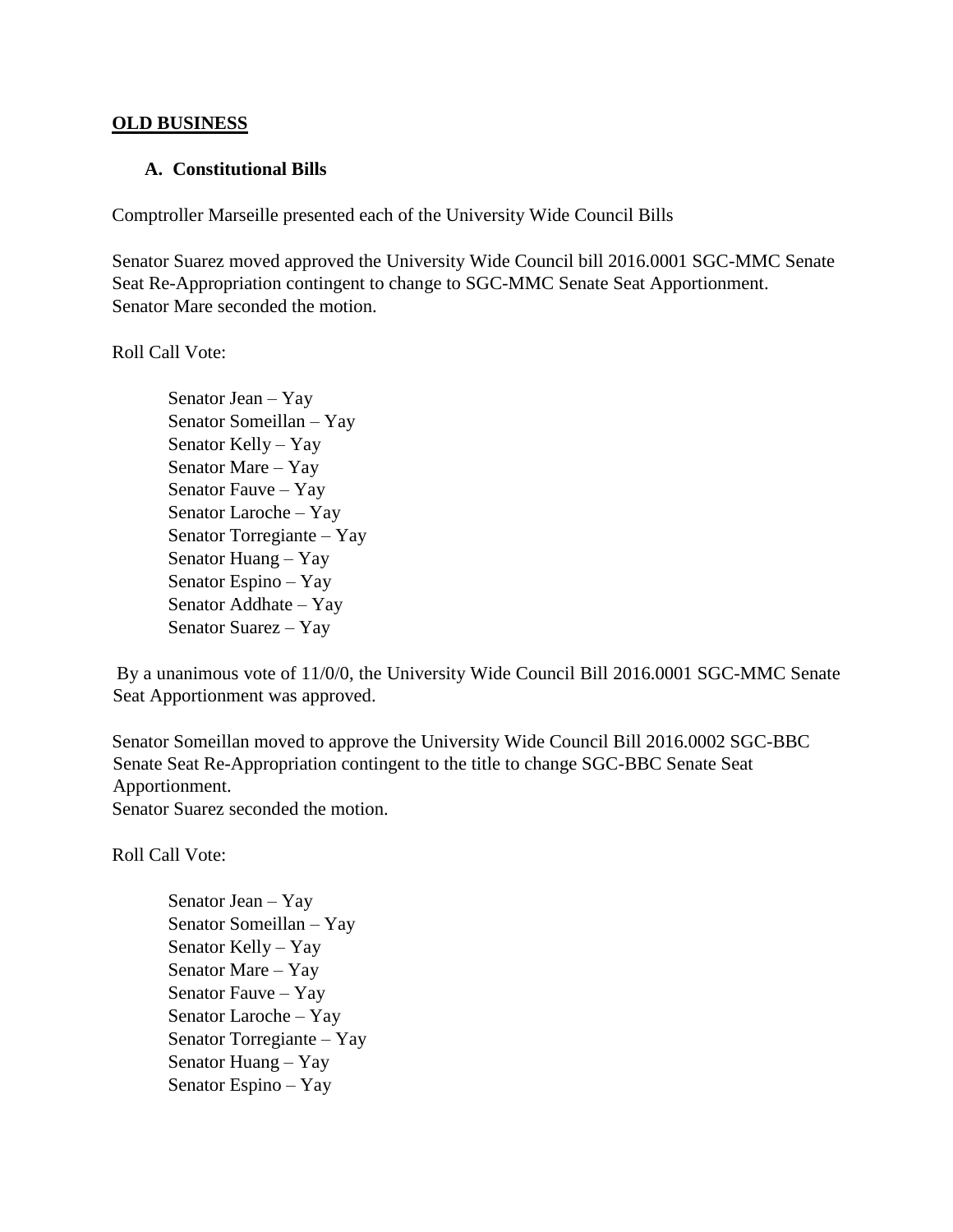Senator Addhate – Yay Senator Suarez – Yay

By a unanimous vote of 11/0/0, the University Wide Council Bill 2016.0002 SGC-BBC Senate Seat Apportionment was approved.

Senator Suarez moved to approve the University Wide Council Bill 2016.0003 Executive Branch Composition.

Senator Espino seconded the motion.

Roll Call Vote:

Senator Jean – Yay Senator Someillan – Yay Senator Kelly – Yay Senator Mare – Yay Senator Fauve – Yay Senator Laroche – Yay Senator Torregiante – Yay Senator Huang – Yay Senator Espino – Yay Senator Addhate – Yay Senator Suarez – Yay

By a unanimous vote of 11/0/0, the University Wide Council Bill 2016.0003 Executive Branch Composition was approved.

Senator Someillan moved to approve the University Wide Council Bill 2016.0004 Judicial Branch Training Act of 2016 congtinent on to change in Section 2 Article 3 will read Members of the Court are required to attend training via the department of University Staff Senator Mare seconded the motion.

Roll Call Vote:

Senator Jean – Yay Senator Someillan – Yay Senator Kelly – Yay Senator Mare – Yay Senator Fauve – Yay Senator Laroche – Yay Senator Torregiante – Yay Senator Huang – Yay Senator Espino – Yay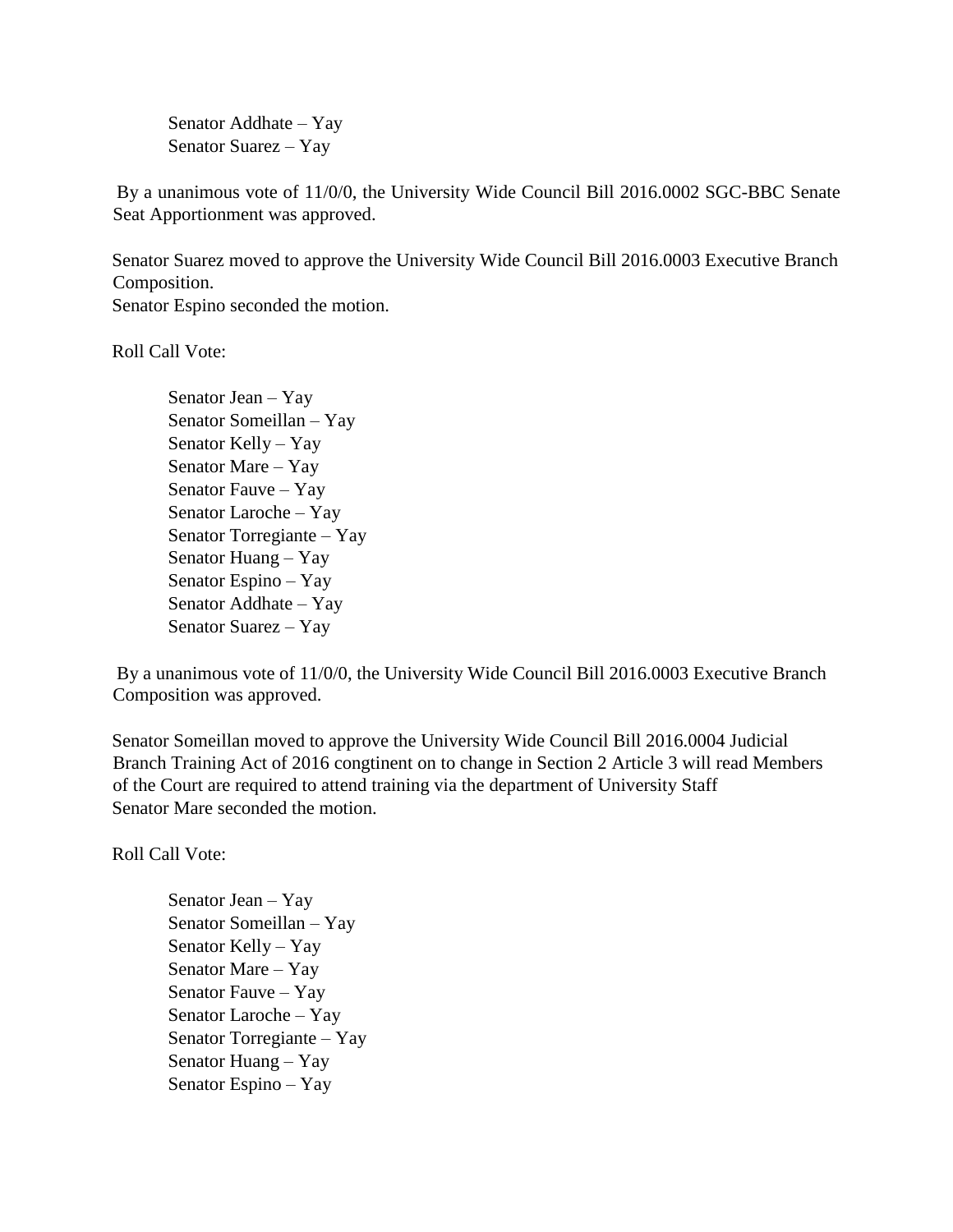Senator Addhate – Yay Senator Suarez – Yay

By a unanimous vote of 11/0/0, the University Wide Council Bill 2016.0004 Judicial Branch Training Act of 2016 was approved.

Senator Addhate moved to approve the University Wide Council Bill 2016.0005 Medical Senator Qualifications. Senator Torregiante seconded the motion.

Roll Call Vote:

Senator Jean – Yay Senator Someillan – Yay Senator Kelly – Yay Senator Mare – Yay Senator Fauve – Yay Senator Laroche – Yay Senator Torregiante – Yay Senator Huang – Yay Senator Espino – Yay Senator Addhate – Yay Senator Suarez – Yay

By a unanimous vote of 11/0/0, the University Wide Council Bill 2016.0005 Medical Senator Qualifications was approved.

Senator Kelly moved to approve the University Wide Council Bill 2016.0006 President & Vice President Qualifications. Senator Laroche seconded the motion.

Roll Call Vote:

Senator Jean – Yay Senator Someillan – Yay Senator Kelly – Yay Senator Mare – Yay Senator Fauve – Yay Senator Laroche – Yay Senator Torregiante – Yay Senator Huang – Yay Senator Espino – Yay Senator Addhate – Yay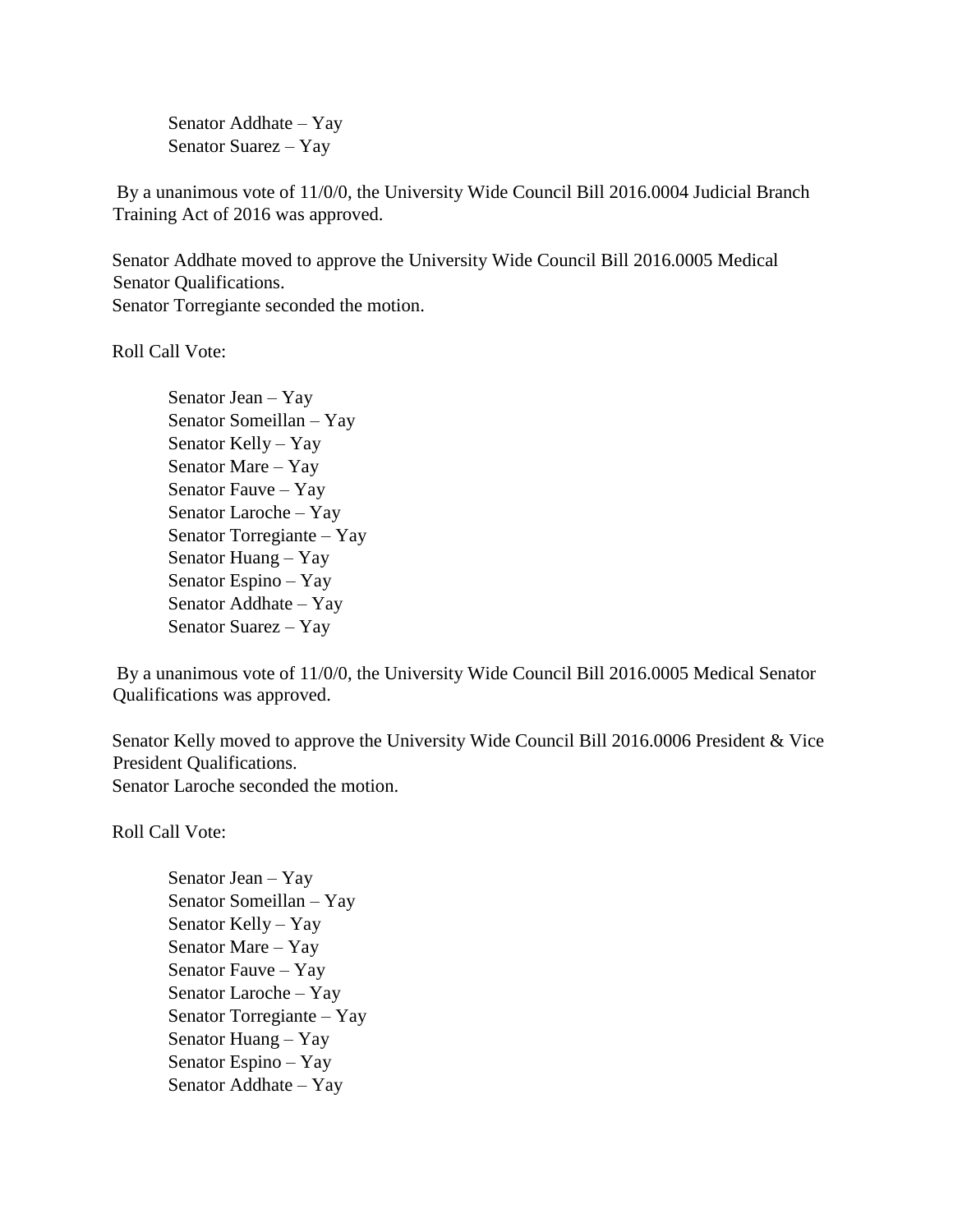Senator Suarez – Yay

By a unanimous vote of 11/0/0, the University Wide Council Bill 2016.0006 President & Vice President Qualifications was approved.

Senator Mare moved to approve the University Wide Council Bill 2016.0007 University-Wide Council Composition. Senator Suarez seconded the motion.

Roll Call Vote:

Senator Jean – Yay Senator Someillan – Yay Senator Kelly – Yay Senator Mare – Yay Senator Fauve – Yay Senator Laroche – Yay Senator Torregiante – Yay Senator Huang – Yay Senator Espino – Yay Senator Addhate – Yay Senator Suarez – Yay

By a unanimous vote of 11/0/0, the University Wide Council Bill 2016.0007 University-Wide Council Composition was approved.

Senator Someillan moved to approve the University Wide Council Bill 2016.0008 Governing Councilss Agencies & Bureaus contingent on the modification in Section 1 to include Agencies and Bureaus

Senator Mare seconded the motion.

Roll Call Vote:

Senator Jean – Yay Senator Someillan – Yay Senator Kelly – Yay Senator Mare – Yay Senator Fauve – Yay Senator Laroche – Yay Senator Torregiante – Yay Senator Huang – Yay Senator Espino – Yay Senator Addhate – Yay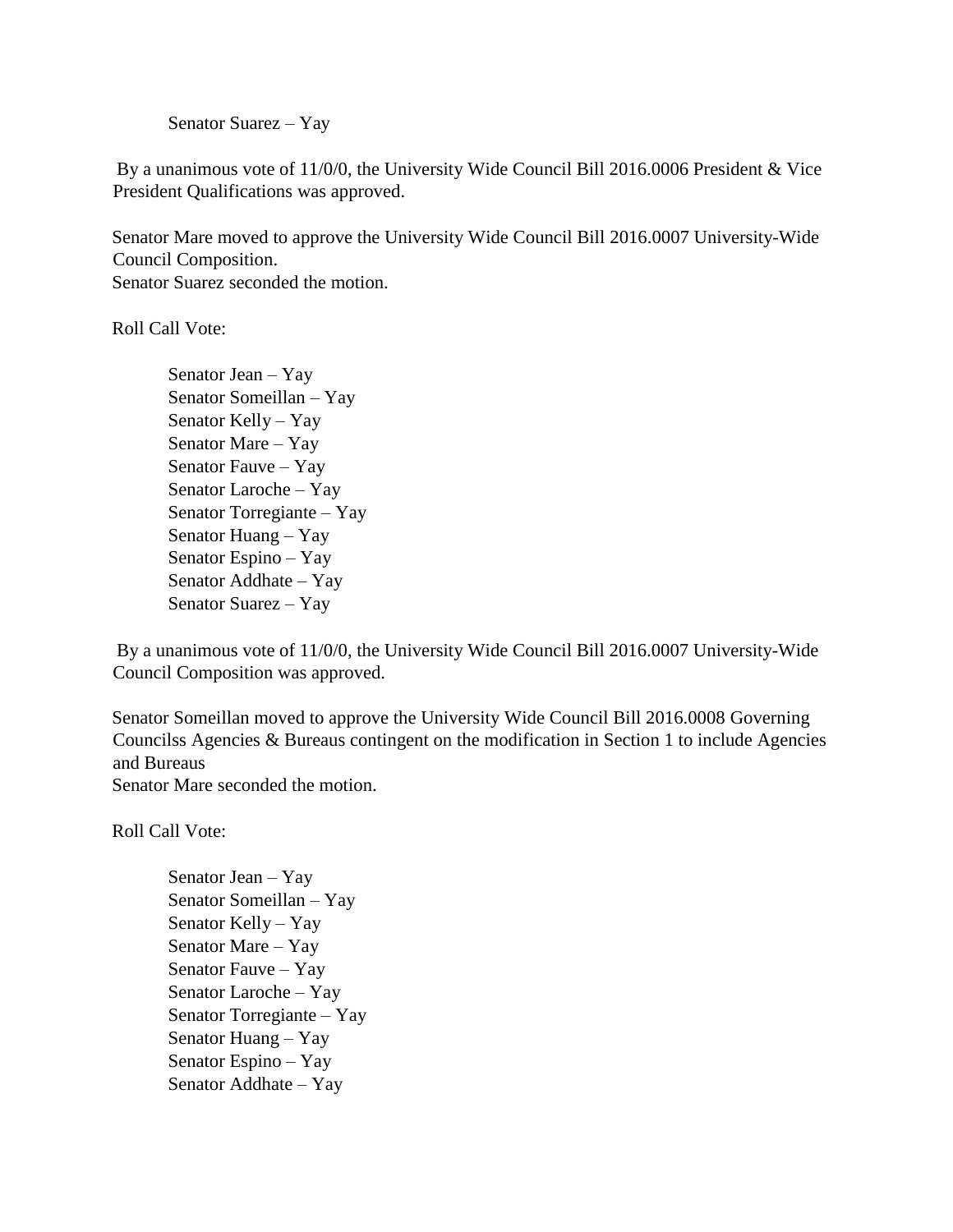Senator Suarez – Yay

By a unanimous vote of 11/0/0, the University Wide Council Bill 2016.0008 Governing Councilss Agencies & Bureaus was approved.

## **NEW BUSINESS**

## **A. Finance Request Allocation – Mark Barton**

Senator Suarez presented the SGA-BBC Appropriation.

Senator Espino moved to approve the Appropriation 2016.0028 in support of allocating \$300 towards airfare expensive. Senator Laroche seconded the motion.

Roll Call Vote:

Senator Jean – Yay Senator Someillan – Yay Senator Kelly – Yay Senator Mare – Yay Senator Fauve – Yay Senator Laroche – Yay Senator Baaj – Yay Senator Kelly – Yay Senator Espino – Yay Senator Addhate - Yay

By a unanimous vote of 11/0/0, Appropriation 2016.0028 was approved.

# **B. Finance Request Allocation – Katrina Abel**

Senator Suarez presented the SGA-BBC Appropriation.

# **C. Appointment**

# **i. Tamara Thompson – Hospitality and Management**

Tamara Thompson presented herself for the Hospitality and Management Senator Position.

Senator Torregiante moved to appoint Tamara Thompson as Hospitality and Management Senator.